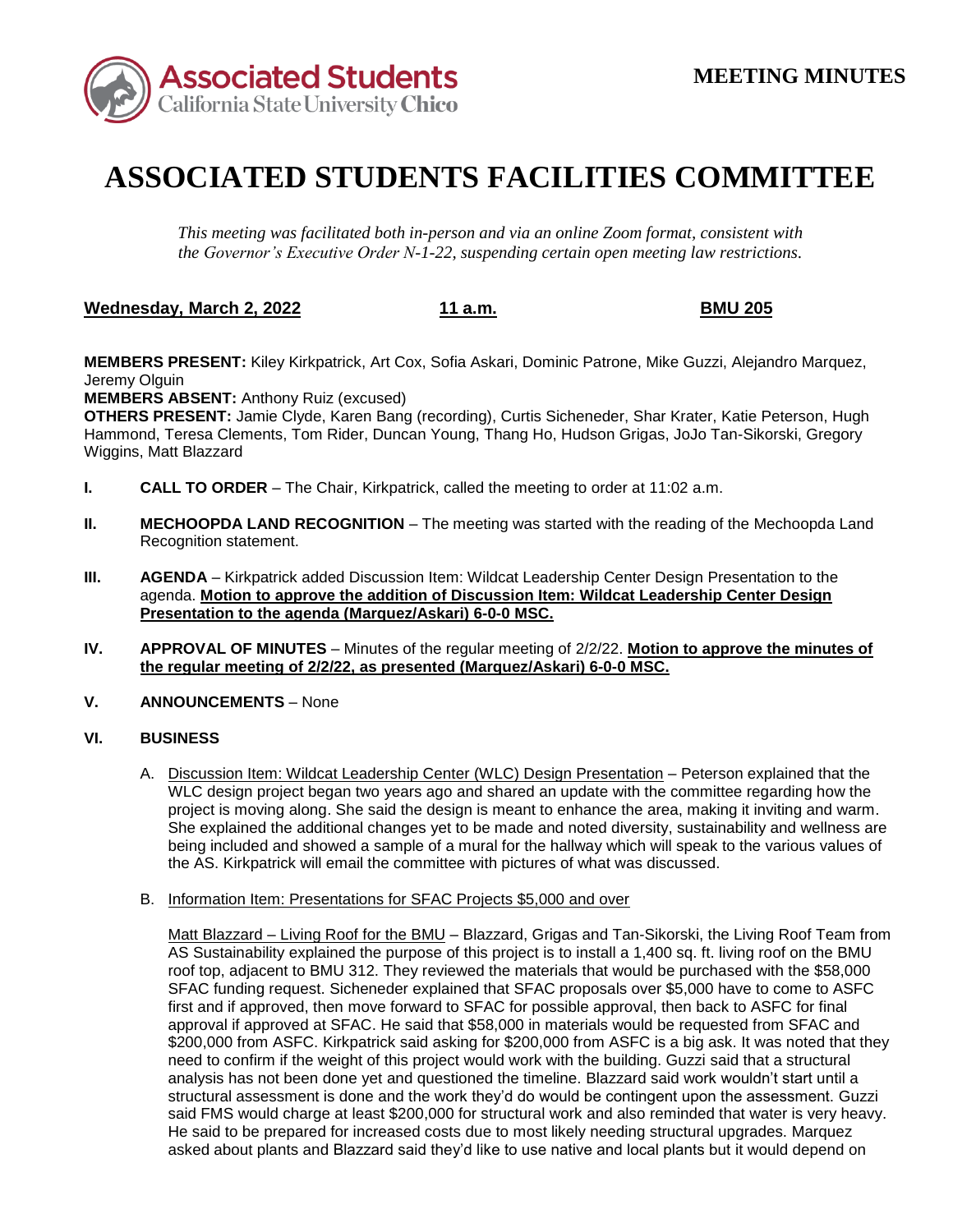followed through. Blazzard said his graduation date is spring 2024, It was noted that Grigas and Tanwater and soil requirements. Clyde asked when Blazzard would be graduating, noting that if this project is approved to move forward, there could be a lot of time spent on this and it's important that the project be Sikorski are interns.

 said they wouldn't be purchasing an actual machine that uses a token but would purchase four Drop N' Sophia Lehmer – Eco3Go – As Lehmer was absent, Rider, who is the advisor on the project, presented. He said a couple of years ago he and Lehmer did a project pre-COVID to successfully bring an OZZI machine to Sutter Dining Hall. Rider said this new proposal is an expansion beyond the Dining Hall. He Go Systems which would be placed in various areas, including the BMU. He said the idea is to live our values in an aggressive and extreme way by using reusable containers everywhere. He reviewed the project summary with the committee, noting the funding request is for \$33,120. Marquez asked if they've seen theft of containers at Sutter and Rider said the first container is free, additional containers cost \$5. He explained the token system and said a census on all the containers will be done. Discussion was held regarding containers and utensils.

 Tom Rider – A Dishwasher for Energy, Water and Zero Waste – Rider said this is a zero waste project for State. He said they currently have a greatly oversized dish machine downstairs, which costs a lot of machine and reviewed zero-waste goals. Practical and immediate effects were next reviewed, as well as generator which would reduce greenhouse gases and also save the AS money. He noted he has \$85,000 for SFAC funding is \$126,242. Discussion was held. a Marketplace dishwashing machine, noting this is part of his big plan to radicalize sustainability at Chico money to maintain, leaks and is at the end of its life. Rider said he's asking for help to purchase a new long-term effect of the Marketplace Dish Machine Project. Rider said 1,712 gallons of water would be saved per day with this new machine and would allow for the elimination of a gas combusted steam earmarked from his budget for the FMS installation and construction fees. The amount being requested

Duncan Young – Solar Agrivoltaics System at the University Farm – Young said this project is a design edge technology for research and a unique teaching tool. Goals were next reviewed and he noted a lot of working closely with the Organic Vegetable Project (OVP) and that we'd be the first ones in California to presented to SFAC. Discussion was held regarding how the project would move forward if approved. being researched that combines solar with agriculture, with the idea being that it's a more efficient use of the land. He said benefits are that it's very drought resistant, increased productivity per land use, cuttingnumbers are preliminary at this time. He said they can get about 150,000 kWh/year = \$21,000 in savings. Young said the Engineering Department would use this as a hands-on learning opportunity. He said he's implement this project. He said it's projected to cover 2,500 sq. ft. at the OVP. He said he can't finalize the budget until designed, and can't finalize the design until the budget is finalized. Young reviewed the community members that they're partnering with and noted that Michelle Borges will be taking this project over as Project Director as he is graduating this semester. He said the SFAC request is for \$200,000 to \$220,000 to purchase materials for the Agrivoltaics System and said an estimated budget would be

 explained the process with SFAC. She said the idea is that this committee would allow these proposals to SFAC, they won't all be able to be funded and we can't over fund. Clyde said the reserve is approximately Clyde said this is the first time they've had this many \$5,000 and over projects come through and move forward to SFAC to make decisions regarding what projects would be funded, and would then come back to ASFC for final approval. She explained that there is not enough money in the SFAC reserve to fund all of these projects and that there will be projects they need to turn down. She suggested thinking about which are the most viable, and can be completed. Clyde said if they commit all four projects to \$300,000 and there is only \$50,000 up for grabs each semester. She noted that all of these projects are looking for reserves funding. She said they probably can't fund more than two projects so suggested ASFC members think about which two they are supportive of.

 two days – now they are up to 10 day elections, plus 2 days for set-up and break-down and happen in C. Discussion Item: Butte County Elections (BCE) Partnership – Sicheneder said the last time ASFC met they discussed our relationship with BCE regarding four day voting centers and what we would charge them. Two days after that meeting, word was received that a CSU policy had changed and that when a county election asks for a campus location the state must provide it at no charge. He said a meeting was held regarding how to address that. Sicheneder said it's very apparent that BCE wants the auditorium; however, it's not a state facility. He said they are still working through that discussion. Sicheneder said BCE staff will be here Friday to walk the potential locations for their use. He said he's no longer touting the proposal that was previously presented to ASFC and noted it's likely that elections will be happening in this building. Clyde said there's a bit of a philosophical discussion that is going on and requested the students' input. She said the AS has always supported the elections for free, but they used to be one to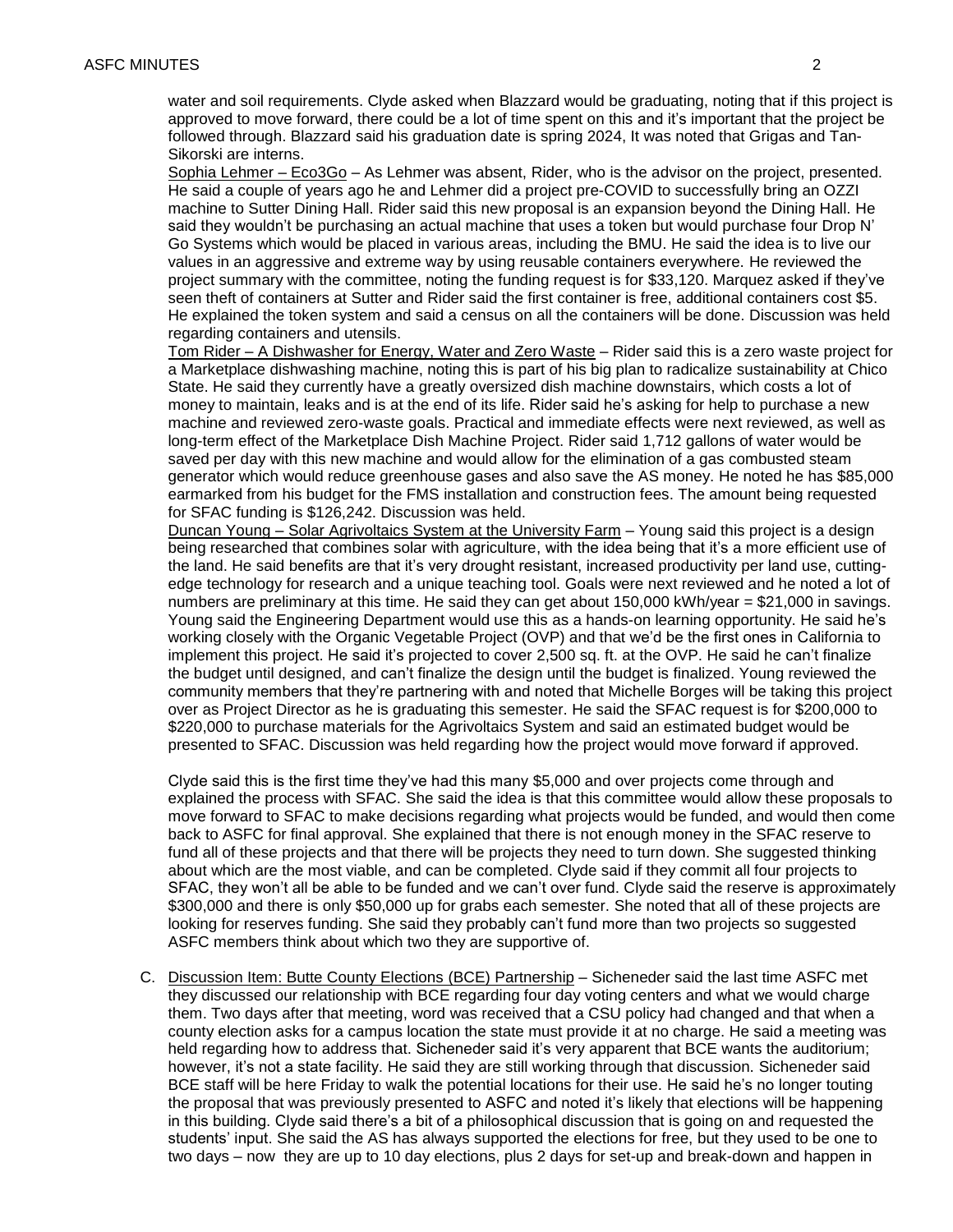that would take this space away for two weeks in a heavy programming month. Clyde said although we available during elections. November. She explained that the students pay for this building, and there's an entity that's coming in want to support the elections being held here, we don't want the students to give up the space. Marquez said he'd be OK with it for two or three days but going on for half a month is not good as there are other expenses that go along with it. He said BCE should be charged. Kirkpatrick said 10 days is not necessary. Askari agreed, noting they shouldn't go longer than three to four days. Clyde said they've been advocating what the students are saying and thanked them for their input. Guzzi asked what the AS would support and Clyde said accessibility for students and community, and they're advocating for four day elections using BMU 203 and BMU 210, as these rooms wouldn't affect large events such as Career Fairs, which are held in the auditorium. Discussion was held. Clyde said there is also a ballot box

- D. Discussion Item: Wildcat Recreation Center (WREC) Presentation Due to time constraints, Clements offered to present at another ASFC meeting.
- they generated 44.38% of projected income. E. Discussion Item: 12/31/21 and 1/31/22 Combined Student Union and WREC/AO Summary Income and Expense Statements – Sicheneder said the benchmark was 58.3%. He said 43.52% was expensed and
- F. Discussion Item: Local Agency Investment Fund (LAIF) and Certificates of Deposit for quarter ending 12/31/21 – Clyde said the LAIF annualized return on investment was 0.23% and the Student Union earned \$6,465 in interest. She said we can't be aggressive with our investment strategies as we must keep student dollars very safe.
- G. Discussion Item: 12/31/21 Student Union Fund Capital Expenditure Report Sicheneder reviewed, noting \$2,145 was spent by the BMU for office walls and furniture (Marquez left the meeting at 12:14 p.m.).
- H. Discussion Item: Master Plan Sicheneder said the AS is in their budgeting period for next FY, as well as get an idea of what they need to purchase, updating of space, as well as wants. He said this committee Clyde said another piece regarding why this is so important is that a lot of this is not put into the budget. of priorities with this Master Plan and this committee would need to vote on it. revisions to this FY. He said they look at trends in our area as far as the Union and the WREC and try to approves the Master Plan and it then serves as a guide during the budget season. Sicheneder encouraged the committee to review this document, noting it will be a tool during the budgeting process. She said there is an assumption that some money could come from this fund for SFAC, which is not traditionally an ask. She said if we supported for SFAC projects, we would need to elevate that on the list
- this would be discussed again at the next ASBC meeting and will then be voted on for a contract negotiation. **VII. VP APPOINTEES' REPORT** – Patrone had nothing to report. Clyde said they're looking to outsource the Marketplace, and ASBC had a presentation from the owner of Steve's Pizza. They would provide breakfast/lunch/dinner and could serve the campus community as well as the near-by community. She said She said this would also come to ASFC for approval as ASFC is the landlord of the BMU.
- **VIII. INTERIM ASSOCIATE EXECUTIVE DIRECTOR REPORT –** Sicheneder updated regarding the status of the WREC Oasis. He said that some WREC plaza dollars were shifted towards this project, and they were also granted \$200,000 from HEERF funds. He said total cost for the project would be \$1.8 million, which did not make sense from the perspective of our budget. He said the project is on hold, if not completely dead.
- majority was reimbursed by HEERF funds. Clyde said they just received \$125,000 of HEERF Dollars to assist looking at in-source/outsource situation. She said Rider, the Auxiliary Businesses Director, has been working **IX. EXECUTIVE DIRECTOR REPORT** – Clyde said at the last Board meeting they approved a minimum wage increase of \$18/hour due to stateside moving all of their people to \$18/hour minimum. She said the AS is governed by the Education Code and that our jobs need to be equivalent to stateside jobs. The minimum wage increase for career employees was retroactive to 1/1/22. She said this is a complicated issue, and it's one step of many steps that need to be done. She reviewed upcoming phases. • Clyde said the bookstore has lost money for many years, and that's the reason we went to outsourcing. She said COVID made it far worse and we are on trend to lose \$366,000 this year. Last year there was an over \$500,000 loss, although a with the \$366,000 loss and she will be coming back to this committee for additional funds. Kirkpatrick asked if it could be downsized and Sicheneder said the bookstore used to be upstairs, in addition to the bottom level. Clyde said if we're not able to come up with a contract that works for us, Follett and campus we would be